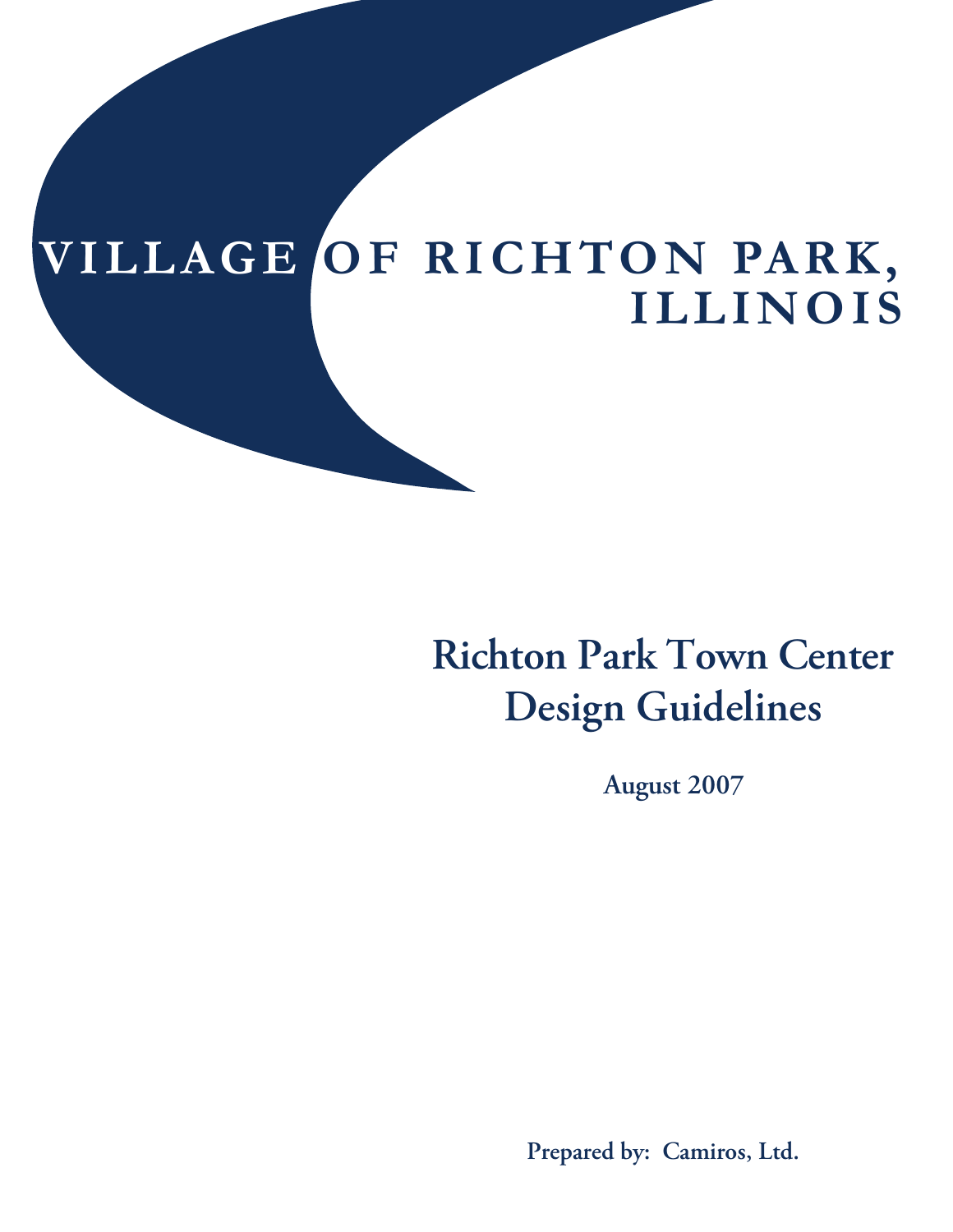# **RICHTON PARK TOWN CENTER DESIGN GUIDELINES Table of Contents**

# **Single-Family, Two-Family, Row House Residential...............16**



# **Town Center Framework Plan**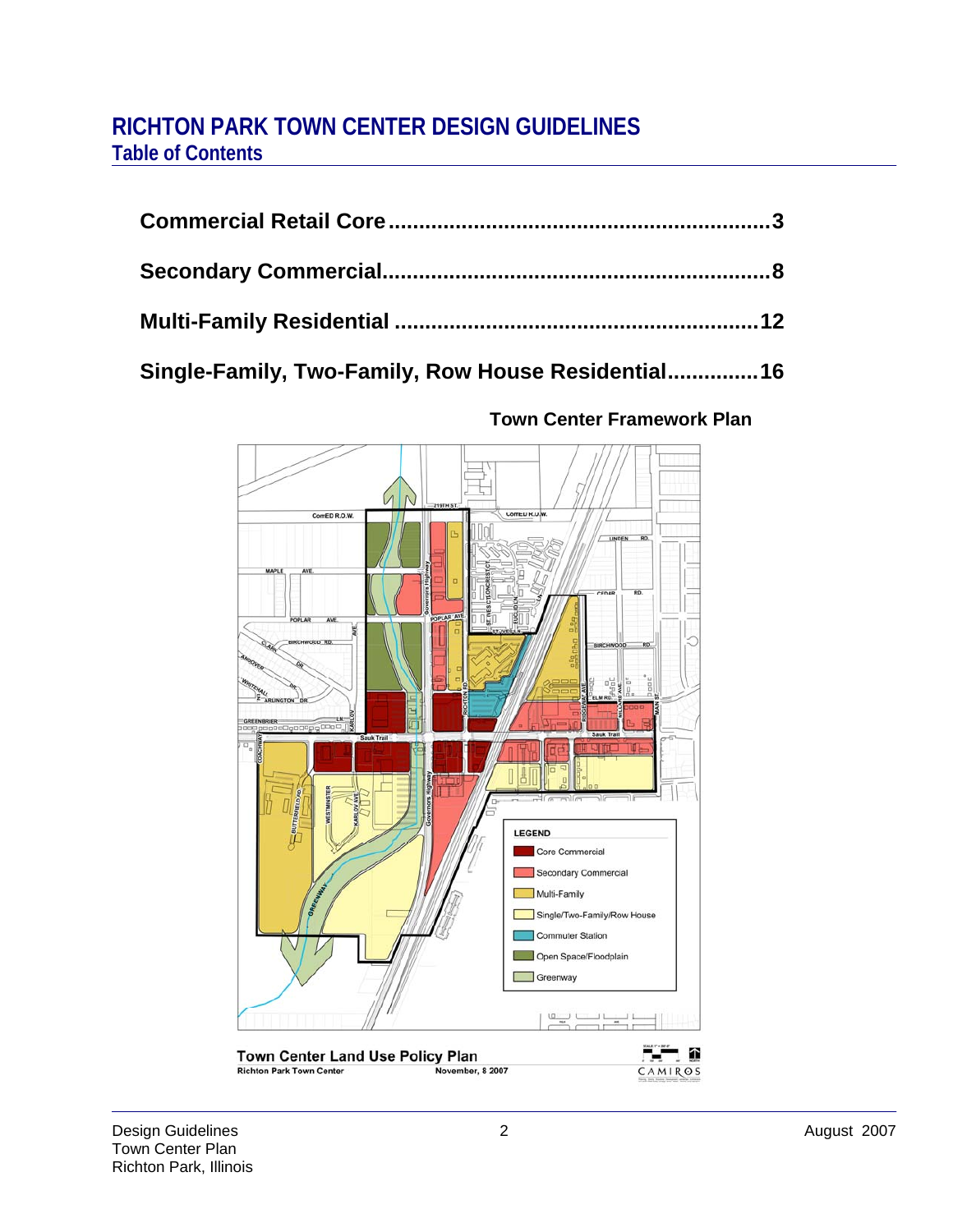# **COMMERCIAL RETAIL CORE**

## **Intent of Guidelines**

The design guidelines for the Commercial Retail Core have been formulated to promote a high-quality shopping environment. Specifically, the guidelines promote the development of a new pedestrianoriented shopping/mixed-use area exhibiting the design character and detailing needed to create a strong sense of place. Upper story residential units are encouraged.

### **Building Mass**

Height: Buildings may be up to four stories or 45' in height.

### **Residential Density**

1,000 square feet of lot area is required per dwelling unit.

### **Build-To Lines**

Front: Building wall shall not be setback further than 5' from front lot line.

Corner Side: Building wall shall not be setback further than 10' from corner side lot line.

Greenway: Building wall shall not be setback further than 35' from a Greenway.

Interior Side: Building wall shall not be setback further than 10' from an interior side lot line.

# **Parking Layout**

Front Yard: No parking shall be located between a building and the front lot line.

Corner Side Yard: No parking shall be located between a building and the corner side lot line.

Rear Yard: No parking restrictions.

Screening: Mechanical equipment and refuse collection shall be screened from public view.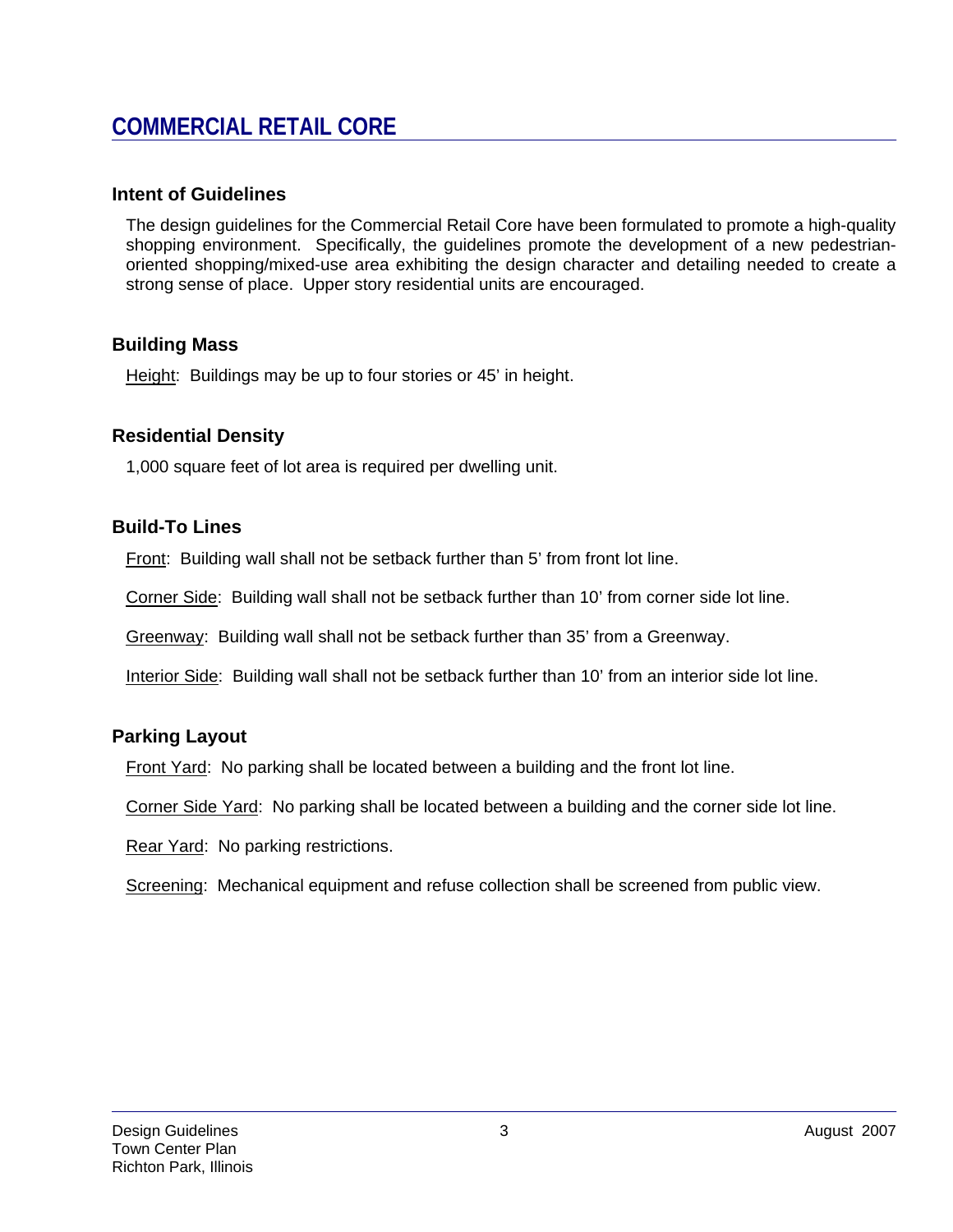#### **Roof Design**



Sloping Roof: All buildings shall be designed with a sloping roof on all four building elevations. Sloping roofs need not extend across the full floor plate.

Decorative Features: Roofs shall incorporate some decorative features such as finials, dormers, roof cresting, or cupolas.

*(Left) Commercial building with sloping roof and decorative features.* 

Cornices and Friezes: All roof/wall junctions shall incorporate cornice and frieze-board elements.

Mechanicals: All rooftop mechanical devices, including vent pipes, HVAC equipment, and dish antennae larger than 3 meters in diameter shall be screened from view.

#### **Façade Articulation**



Facades exposed to public view should incorporate design elements that create three-dimensional relief along the building wall.

*Building mass organized to create threedimensional relief.*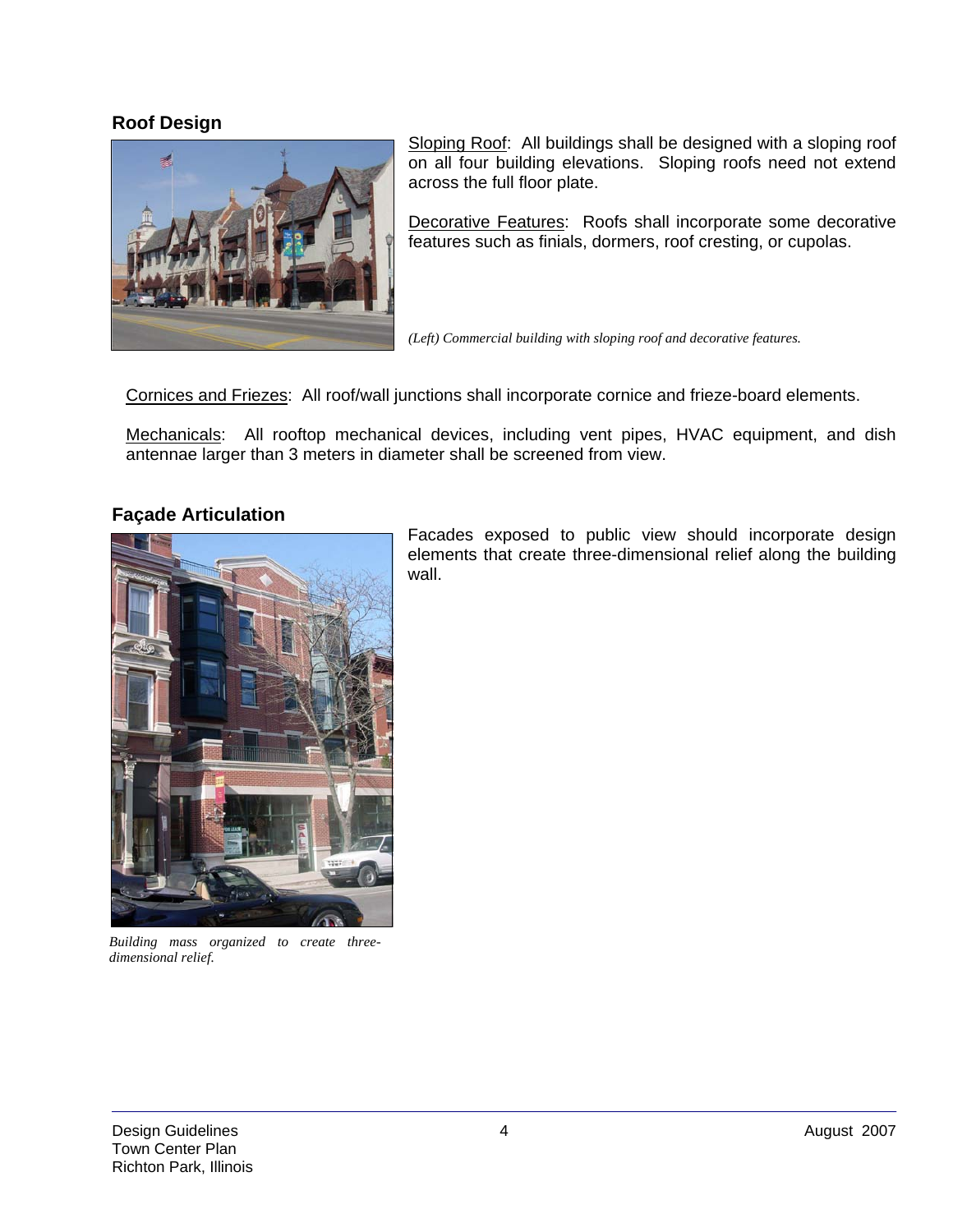#### **Windows**



Ground Floor: The ground floor of the front elevation shall have a "storefront" appearance with windows occupying the majority of the ground floor elevation area. Side elevations exposed to public view shall have not less than 33% of the ground floor elevation area occupied by windows. On the front and corner side elevations, the windows should extend down to within 18" of the finished floor level.

*(Left) Ground floor windows support retail activity*.



Upper Floors: Windows on upper floors shall be designed to accentuate architectural massing and promote visual balance. Large sections of blank wall shall not occur on any elevation exposed to public view. Groupings of windows in pairs or threes is encouraged.

*(Left) Window and doorway treatment promotes a pedestrian environment.* 

#### **Doorways**

Orientation: All buildings should be designed such that the street (front) elevation contains one or more prominent doorway entrances.

Design: All first floor doorways, except for service/fire egress, shall be emphasized architecturally through the use of material accents, trim/moldings, transoms, pediments, overhead coverings or porticos.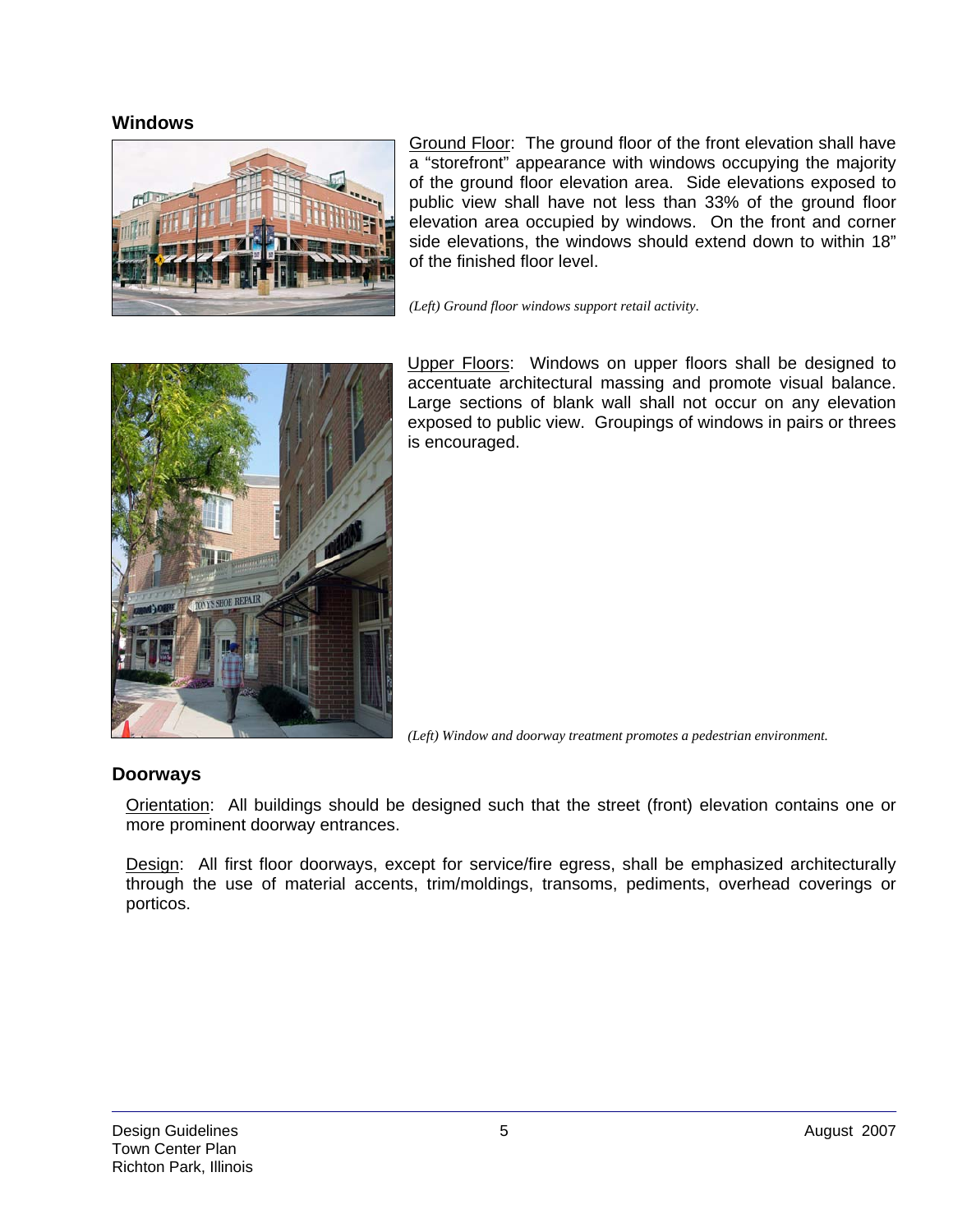#### **Building Materials**



*Copper collection box and downspout.* 

Walls: Materials shall be predominantly brick, stone, and cast/synthetic stone. Wood, vinyl, polystyrene, metal, and stucco may be used as accents and trim. Concrete, concrete block, vinyl siding, aluminum siding, and EFIS shall not be used on elevations visible to public view.

Doors: Doors on elevations visible to public view shall be decorative and made of wood, metal and/or glass.

Windows: Windows on elevations visible to public view shall be metal or wood frame with decorative cladding of aluminum or vinyl. Glass shall be low-reflective.

Roofs: Roof materials on elevations visible to public view shall be clay tile, slate or synthetic slate, cedar shingles, approved synthetic wood shingles, decorative aluminum or other approved roofing material.



Soffits, Gutters, Fascia: Soffits, gutters, fascia and flashing material shall be heavy gauge aluminum, copper or bronze material in a color compatible with the wall and roof materials.

Walkways: On-site walkways shall, at a minimum, be concrete with a decorative finish and saw-cut joints. Walkways of brick, stone pavers or other more decorative materials are encouraged.

*Example of decorative roof-wall junction.*

# **Building Color Scheme**

The color scheme for each building shall be carefully considered to achieve a harmonious color composition. Monochromatic schemes are encouraged in neutral colors in the brown-tan-gray range. Stone detailing in white-tan-buff are encouraged as contrasting accents. Strong or vivid colors should be reserved for signage, lighting, canopies and other minor features, if used at all.

# **Building Signage**

Size: Signs shall be proportional to the scale of the building and applicable elevation. Wall signs shall not exceed 15% of the first floor elevation area.

Location: No sign shall be located between a building and a front or corner side lot line. Wall signs shall not cover architectural details or features.

Window Signs: Window signs shall not exceed 25% of any window.

Design: Signs shall be designed in a manner compatible with the overall design of the building.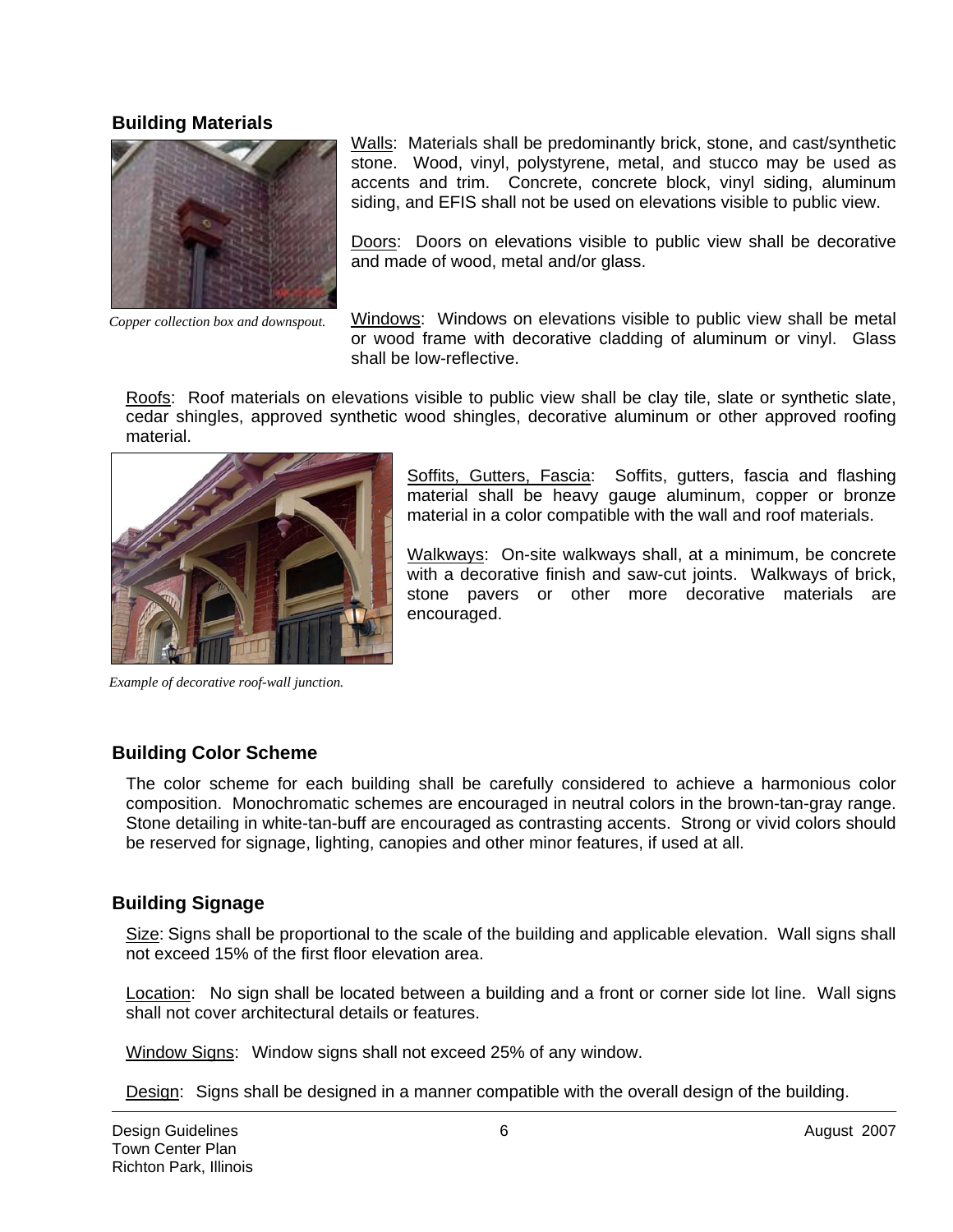Illumination: Illumination shall be effective yet subtle.

Colors: Signage colors shall be in harmony with the color scheme of the building.

## **Streetscape**



Streetscape improvements shall be implemented as part of site development and shall be consistent with the Streetscape Manual adopted by the Village of Richton Park.

*(Left) Streetscape improvements are a key component of the Town Center.* 

# **Special Sauk Trail Road/Governor's Highway Intersection Treatment**

Development at the corners of the Sauk Trail Road/Governor's Highway intersection is of particularly high emphasis. Buildings and site improvements shall reflect the significance of this intersection through special architectural features, plaza spaces, building massing and orientation and special streetscape features.

# **Site and Building Lighting**

The use of lighting to fulfill security/safety and aesthetic objectives is an essential component of the Town Center development program. Accordingly, the Village has adopted a Lighting Manual to illustrate the kinds of light fixtures suitable for various applications within the Town Center. The design of site/building lighting shall be consistent with the following:

Parking Lot Lighting: In order to promote design consistency and harmony with the Village's streetscape program, parking lot light standards and luminaire shall be consistent with the Lighting Manual.

Building Accent Lighting: Up-lighting of buildings to accent architectural features and overall design is strongly encouraged.

Building Entrances: Building entrances should be emphasized through exterior wall-mounted decorative lights or ceiling-mounted lights in a canopy.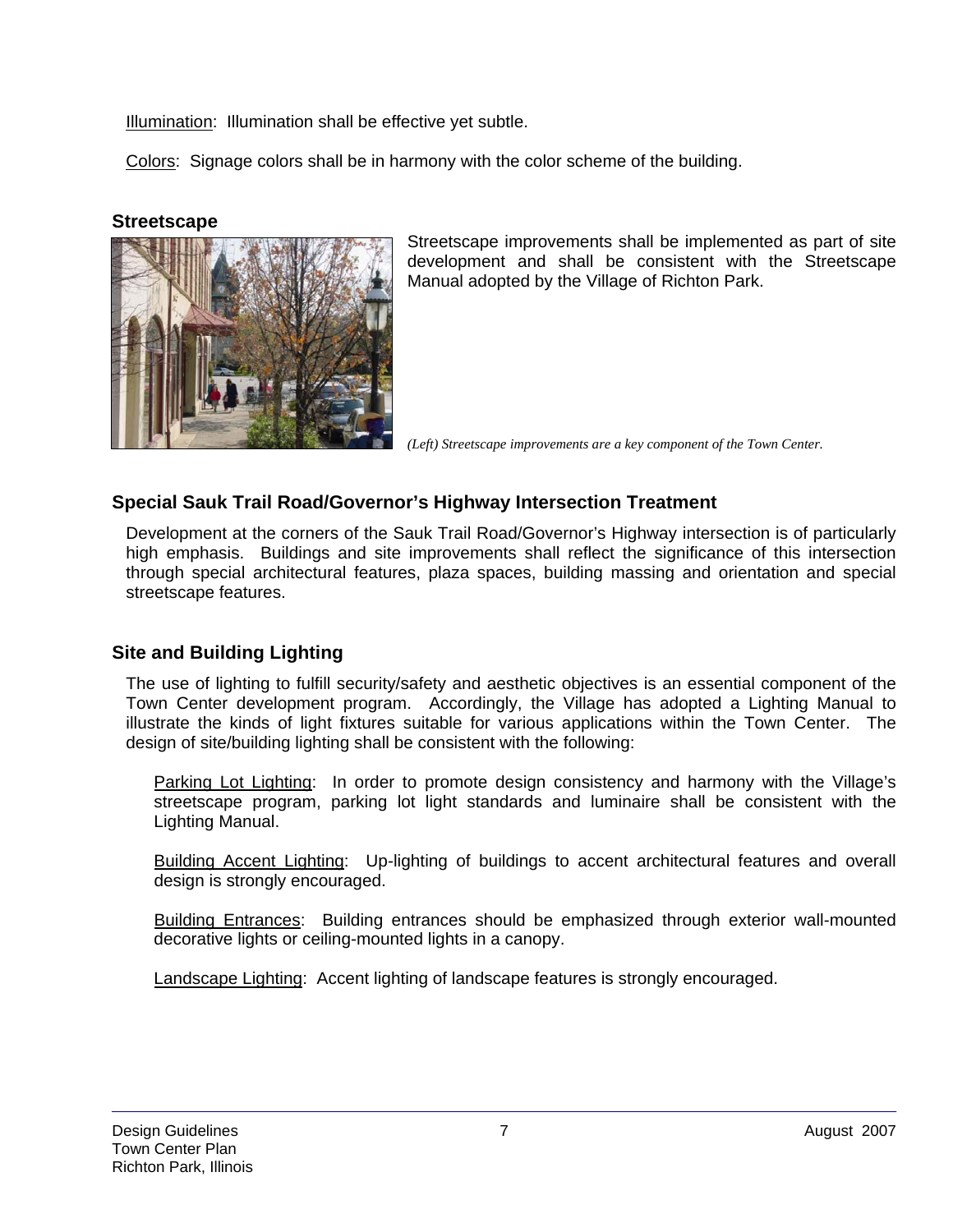# **SECONDARY COMMERCIAL**

#### **Intent of Guidelines**

The design guidelines for the Secondary Commercial areas have been formulated to promote quality development design that is pedestrian-oriented but also allows for highway-oriented uses. Secondary commercial areas may support a variety of development types including retail, office/service and residential units above first floor commercial. Development intensity levels may also vary from onestory buildings with surface parking to four-story buildings with structure parking.

#### **Building Mass**

Height: Buildings may be up to four stories or 45' in height.

### **Residential Density**

1,000 square feet of lot area is required per dwelling unit.

### **Build-To Lines**

Front: Building wall shall not be setback further than 10' from front lot line.

Corner Side: Building wall shall not be setback further than 10' from corner side lot line.

Interior Side: No build-to line shall be applied to an interior side lot line.

#### **Parking Layout**

Front Yard: No parking shall be located between a building and the front lot line.

Corner Side Yard: No parking shall be located between a building and the corner side lot line.

Rear Lot Line: No parking restrictions.

Screening: Ground-based mechanical equipment and refuse collection shall be screened from public view.

# **Roof Design**

Sloping/Flat Roofs: Buildings designed with a sloping roof on all four building elevations is encouraged. Buildings with flat roofs shall include decorative parapet wall designs on all elevations exposed to public view.

Decorative Features: Decorative features such as finials, dormers, roof cresting, or cupolas are encouraged.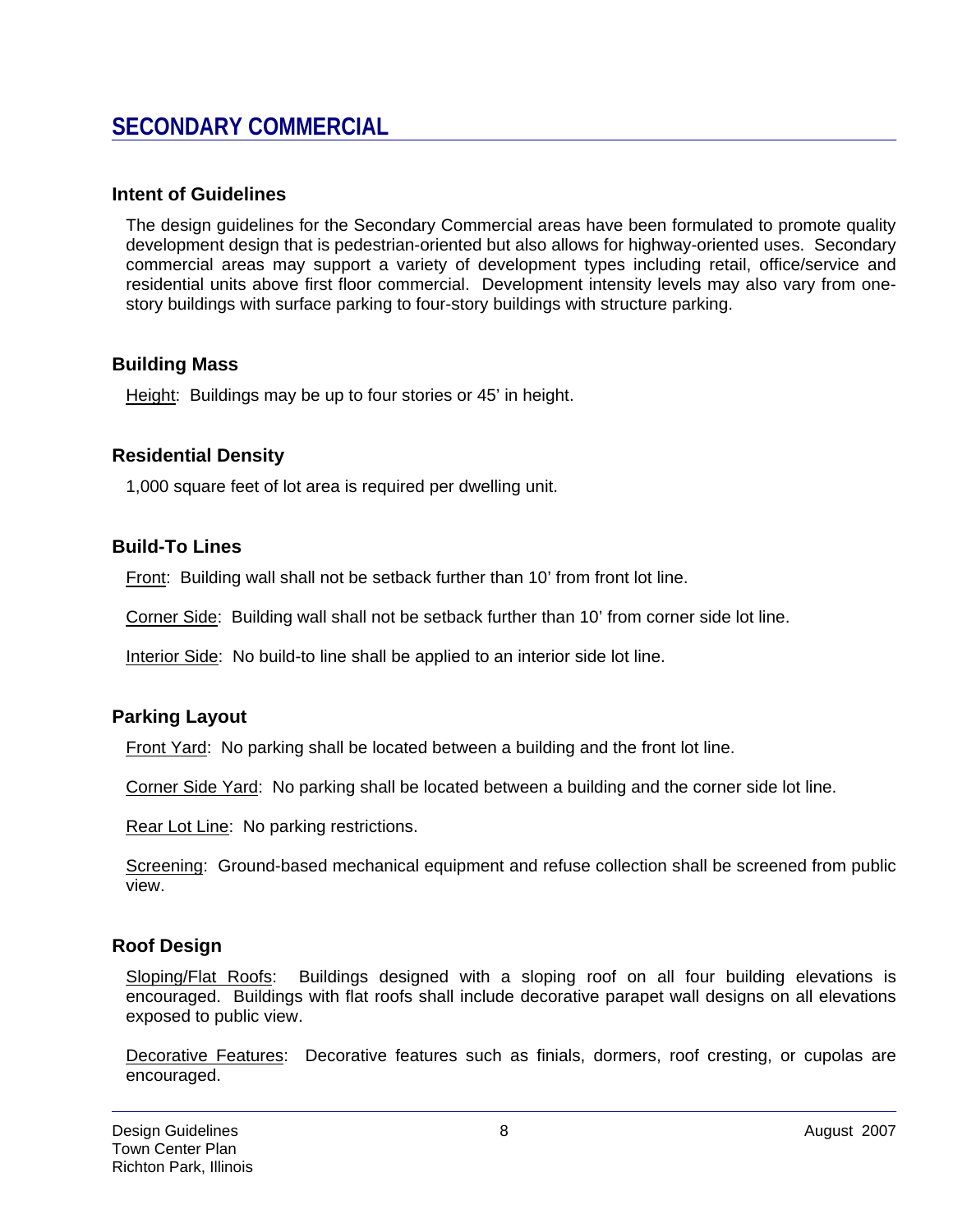Cornices and Friezes: All roof/wall junctions shall incorporate cornice and frieze-board elements.

Mechanicals: All rooftop mechanical devices, including vent pipes, HVAC equipment, and dish antennae larger than 3 meters in diameter shall be screened from view.

## **Façade Articulation**

Facades exposed to public view should incorporate design elements that create three-dimensional relief along the building wall.

#### **Windows**



Ground Floor: The ground floor of the front elevation and side elevations visible to public view shall have not less than 25% of the ground floor elevation area occupied by windows.

Upper Floors: Windows on upper floors shall be designed to accentuate architectural massing and promote visual balance. Large sections of blank wall shall not occur on any elevation exposed to public view. Groupings of windows in pairs or threes is encouraged.

*(Left) Window used as storefront display.* 

#### **Doorways**

Orientation: All buildings should be designed such that the street (front) elevation contains one or more prominent doorway entrances.

Design: All first floor doorways, except for service/fire egress, shall be emphasized architecturally through the use of material accents, trim/moldings, transoms, pediments, overhead coverings or porticos.

#### **Building Materials**

Walls: Materials shall be predominantly brick, stone, and cast/synthetic stone. Wood, vinyl, polystyrene, metal, and stucco may be used as accents and trim. Concrete, concrete block, vinyl siding, aluminum siding, and EFIS shall not be used on elevations visible to public view.

Doors: Doors on elevations visible to public view shall be decorative and made of wood, metal and/or glass.

Windows: Windows on elevations visible to public view shall be metal or wood frame with decorative cladding of aluminum or vinyl. Glass shall be low-reflective.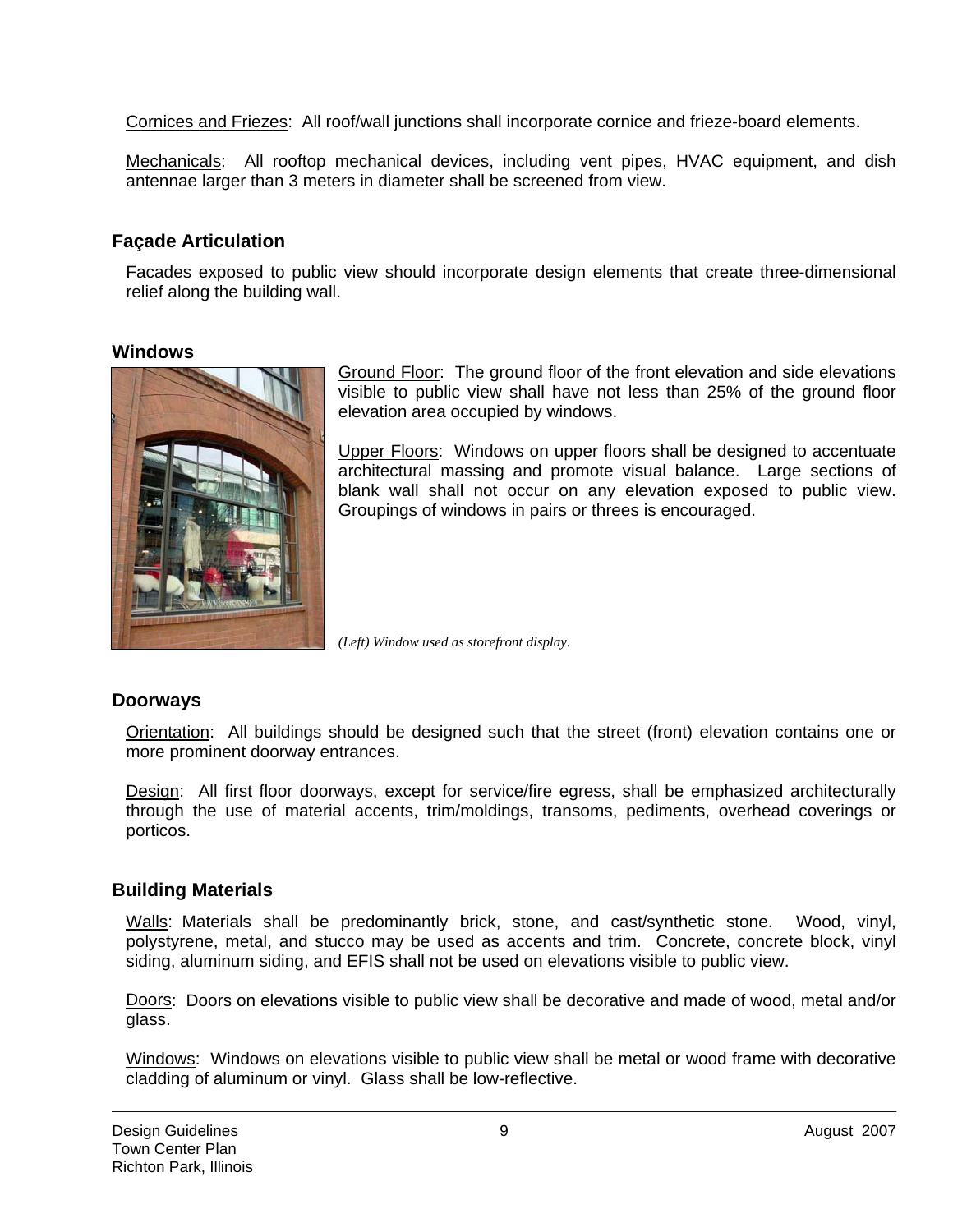Roofs: Roof materials on elevations visible to public view shall be clay tile, slate or synthetic slate, cedar shingles, approved synthetic wood shingles, decorative aluminum or other approved roofing material.

Soffits, Gutters, Fascia: Soffits, gutters, fascia and flashing material shall be heavy gauge aluminum, copper or bronze material in a color compatible with the wall and roof materials.

Walkways: On-site walkways shall, at a minimum, be concrete with a decorative finish and saw-cut joints. Walkways of brick, stone pavers or other more decorative materials are encouraged.

### **Building Color Scheme**

The color scheme for each building shall be carefully considered to achieve a harmonious color composition. Monochromatic schemes are encouraged in neutral colors in the brown-tan-gray range. Stone detailing in white-tan-buff are encouraged as contrasting accents. Strong or vivid colors should be reserved for signage, lighting, canopies and other minor features, if used at all.

### **Building Signage**

Size: Signs shall be proportional to the scale of the building and applicable elevation. Wall signs shall not exceed 15% of the first floor elevation area.

Location: No sign shall be located between a building and a front or corner side lot line. Wall signs shall not cover architectural details or features.

Window Signs: Window signs shall not exceed 25% of any window.

Design: Signs shall be designed in a manner compatible with the overall design of the building.

Illumination: Illumination shall be effective yet subtle.

Colors: Signage colors shall be in harmony with the color scheme of the building.

#### **Streetscape**

Streetscape improvements shall be implemented as part of site development and shall be consistent with the Streetscape Manual adopted by the Village of Richton Park.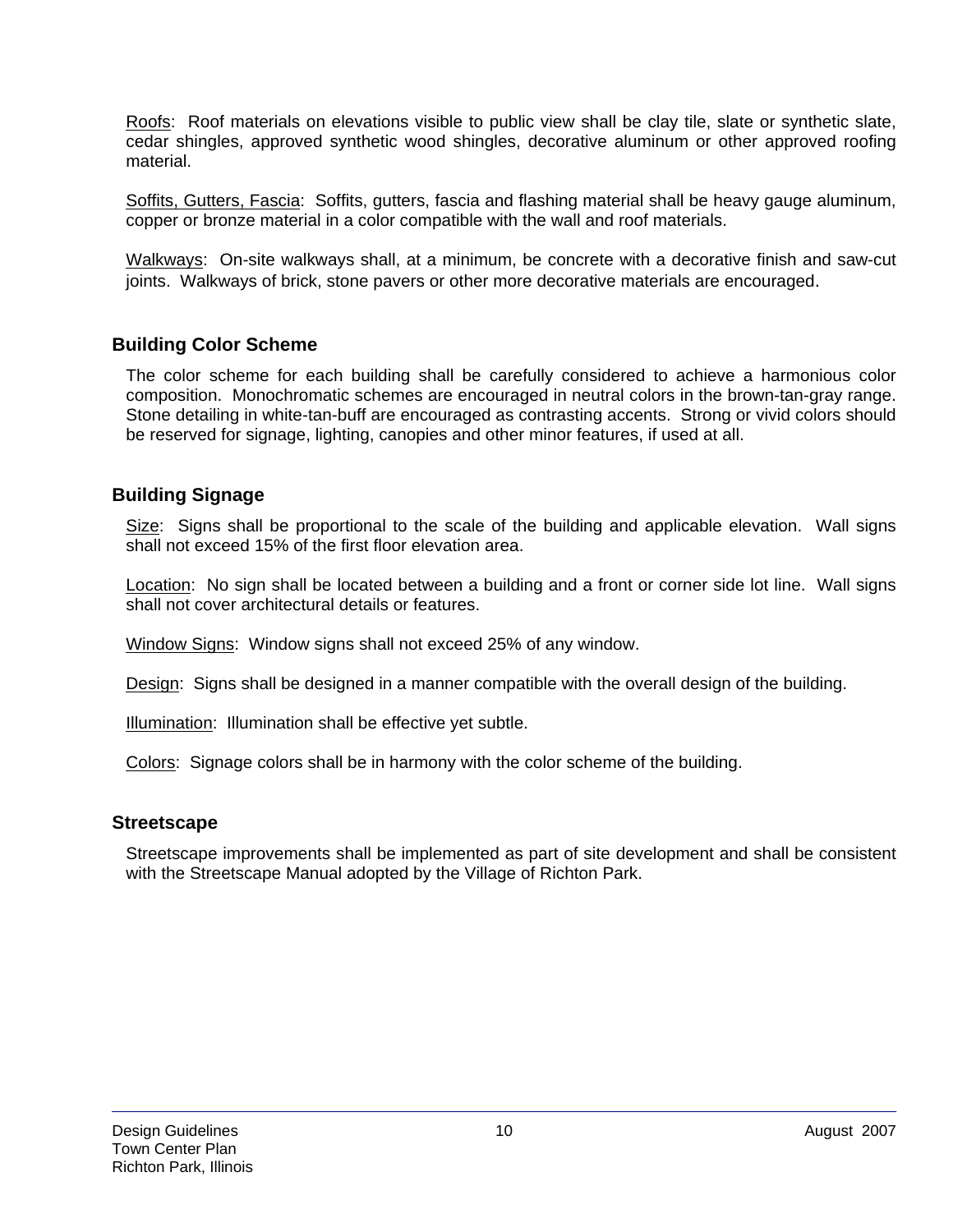# **Special Sauk Trail Road/Governor's Highway Intersection Treatment**



Development at the corners of the Sauk Trail Road/Governor's Highway intersection is of particularly high emphasis. Buildings and site improvements shall reflect the significance of this intersection through special architectural features, plaza spaces, building massing and orientation and special streetscape features.

*Example of a suitable architectural feature as a special intersection treatment.* 

# **Site and Building Lighting**

The use of lighting to fulfill security/safety and aesthetic objectives is an essential component of the Town Center development program. Accordingly, the Village has adopted a Lighting Manual to illustrate the kinds of light fixtures suitable for various applications within the Town Center. The design of site/building lighting shall be consistent with the following:

Parking Lot Lighting: In order to promote design consistency and harmony with the Village's streetscape program, parking lot light standards and luminaire shall be consistent with the Lighting Manual.

Building Accent Lighting: Up-lighting of buildings to accent architectural features and overall design is strongly encouraged.

Building Entrances: Building entrances should be emphasized through exterior wall-mounted decorative lights or ceiling-mounted lights in a canopy.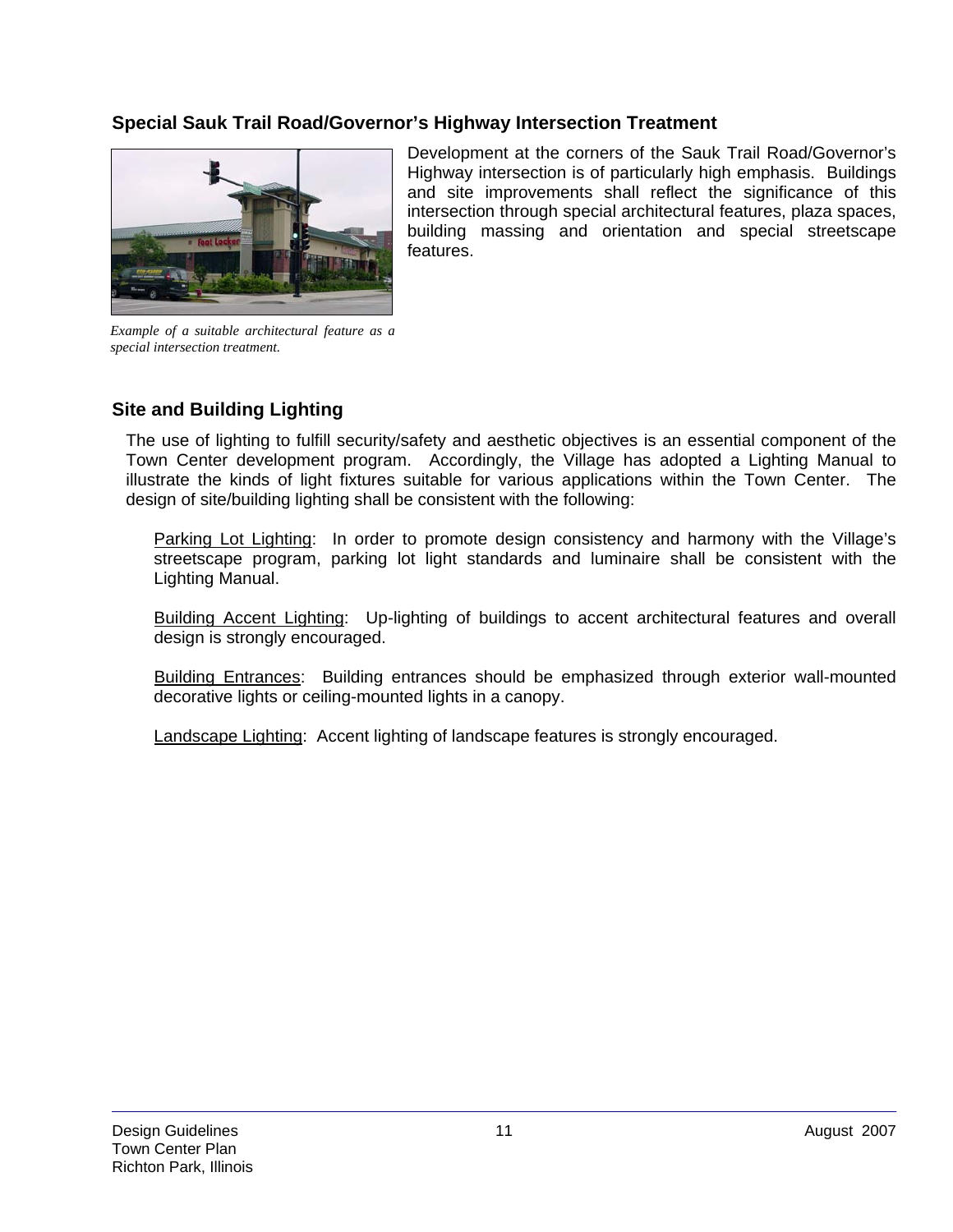# **MULTI-FAMILY RESIDENTIAL**

#### **Intent of Guidelines**

The design guidelines for the Multi-Family Residential areas have been formulated to promote higher density residential areas located within close walking distance of the Metra station. The guidelines also seek to reinforce the locational prominence of the Town Center by promoting high-quality architectural design and site improvements.

#### **Building Mass**



Height: Buildings may be up to six stories or 65 feet in height.

First Floor Elevation: Finished floor elevation should be at least 24" above grade.

*(Left) Buildings up to six stories in height are suitable.* 

# **Residential Density**

1,200 square feet of lot area is required per dwelling unit.

# **Building Setbacks**



Front Yard: 20 feet. Corner Side: 10 feet. Interior Side: 6 feet. Rear Yard: 30 feet.

*(Left) Landscaped front yards add to pedestrian appeal.*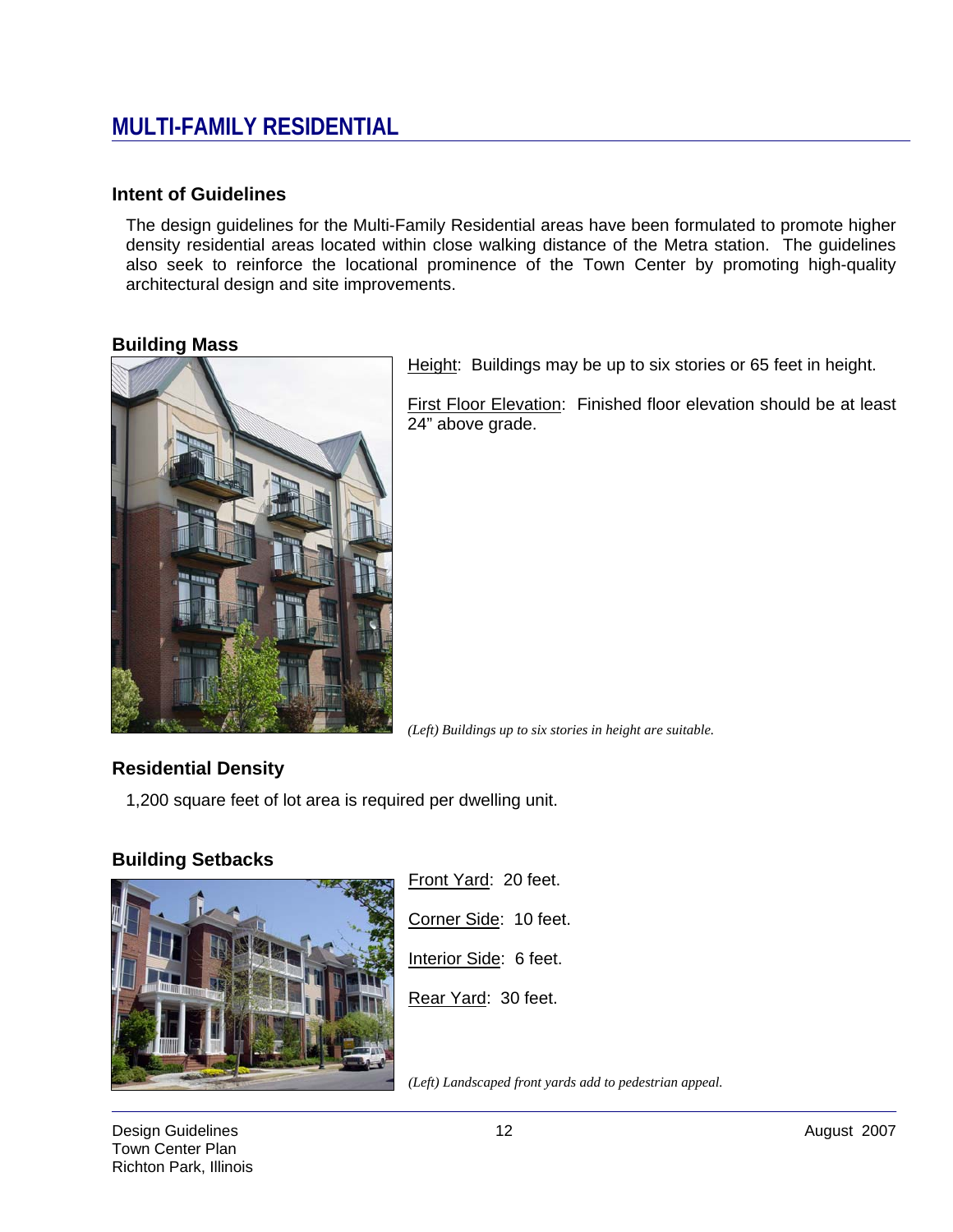### **Parking Layout**

Front Yard: No parking shall be located between a building and the front lot line.

Corner Side Yard: No parking shall be located between a building and the corner side lot line.

Rear Yard: No parking restrictions.

Screening: Mechanical equipment and refuse collection shall be screened from public view.

Structure Parking: It is expected that enclosed/structure parking will be provided to achieve permitted density and to promote a pedestrian environment.

### **Roof Design**

Sloping/Flat Roofs: Buildings designed with a sloping roof on all four building elevations is encouraged. Buildings with flat roofs shall include decorative parapet wall designs on all elevations exposed to public view.

Decorative Features: Decorative features such as finials, dormers, roof cresting, or cupolas are encouraged.

Cornices and Friezes: All roof/wall junctions shall incorporate cornice and frieze-board elements.

Mechanicals: All rooftop mechanical devices, including vent pipes, HVAC equipment, and dish antennae larger than 3 meters in diameter shall be screened from view.

#### **Façade Articulation**

Facades exposed to public view should incorporate design elements that create three-dimensional relief along the building wall.

#### **Windows**



**Fenestration:** Windows should be designed to accentuate architectural massing and promote visual balance. Large sections of blank wall shall not occur on any elevation exposed to public view. Groupings of windows in pairs or threes is encouraged. At least 25% of the area of any elevation exposed to public view should be devoted to windows.

*(Left) Groupings of windows help great a pleasing visual rhythm.*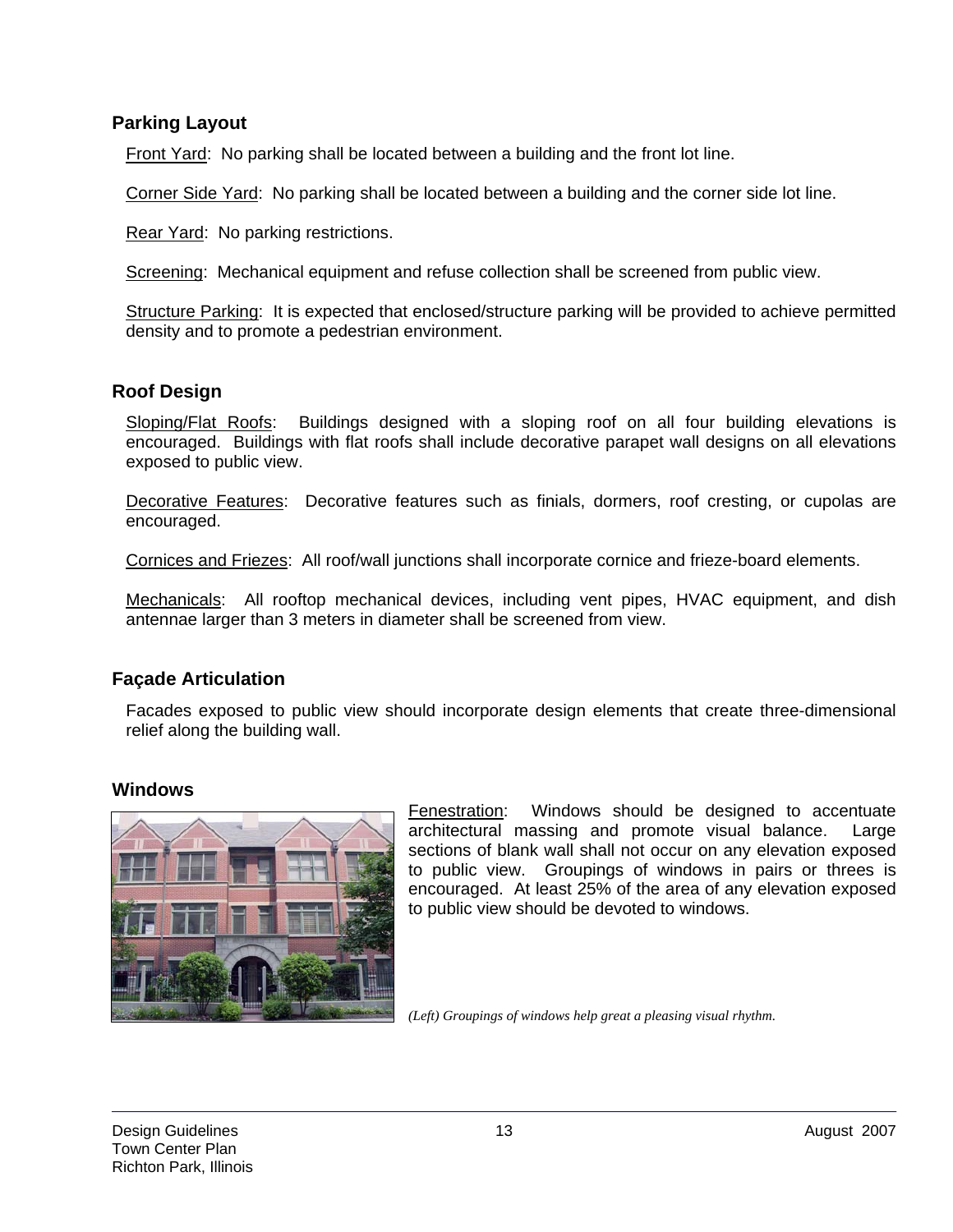#### **Doorways**



Orientation: All buildings should be designed such that the street (front) elevation contains one or more prominent doorway entrances.

Design: All first floor doorways, except for service/fire egress, should be emphasized architecturally through the use of material accents, trim/moldings, transoms, pediments, overhead coverings or porticos.

*(Left) Effective emphasis of doorway in the architectural elevation.* 

# **Building Materials**

Walls: Materials shall be predominantly brick, stone, and cast/synthetic stone. Wood, vinyl, polystyrene, metal, and stucco may be used as accents and trim. Concrete, concrete block, vinyl siding, aluminum siding, and EFIS shall not be used. The use of a contrasting wall material below the finished floor elevation is encouraged.

Doors: Doors on elevations visible to public view shall be decorative and made of wood, metal and/or glass.

Windows: Windows on elevations visible to public view shall be metal or wood frame with decorative cladding of aluminum or vinyl. Glass shall be low-reflective.

Roofs: Roof materials on elevations visible to public view shall be clay tile, slate or synthetic slate, cedar shingles, approved synthetic wood shingles, decorative aluminum or other approved roofing material.

Soffits, Gutters, Fascia: Soffits, gutters, fascia and flashing material shall be heavy gauge aluminum, copper or bronze material in a color compatible with the wall and roof materials.

Walkways: On-site walkways shall, at a minimum, be concrete with a decorative finish and saw-cut joints. Walkways of brick, stone pavers or other more decorative materials are encouraged.

# **Building Color Scheme**

The color scheme for each building shall be carefully considered to achieve a harmonious color composition. Monochromatic schemes are encouraged in neutral colors in the brown-tan-gray range. Stone detailing in white-tan-buff are encouraged as contrasting accents. Strong or vivid colors should be reserved for signage, lighting, canopies and other minor features, if used at all.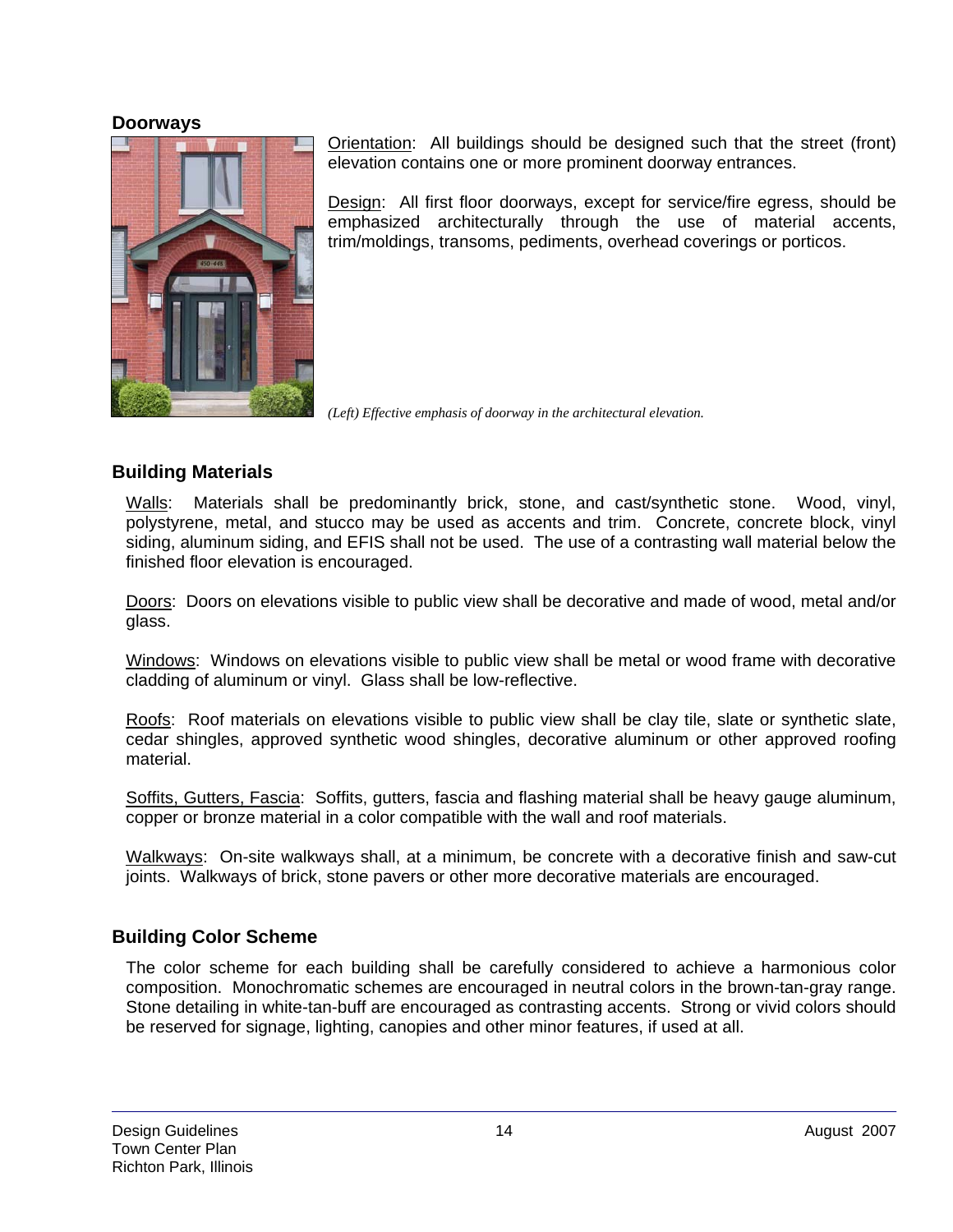## **Streetscape**

Streetscape improvements shall be implemented as part of site development and shall be consistent with the Streetscape Manual adopted by the Village of Richton Park.

# **Site and Building Lighting**

The use of lighting to fulfill security/safety and aesthetic objectives is an essential component of the Town Center development program. Accordingly, the Village has adopted a Lighting Manual to illustrate the kinds of light fixtures suitable for various applications within the Town Center. The design of site/building lighting shall be consistent with the following:

Parking Lot Lighting: In order to promote design consistency throughout the Town Center, it is strongly encouraged that parking lot light standards and luminaire be consistent with the Lighting Manual.

Building Accent Lighting: Up-lighting of buildings to accent architectural features and overall design is strongly encouraged.

**Building Entrances:** Building entrances should be emphasized through exterior wall-mounted decorative lights or ceiling-mounted lights in a canopy.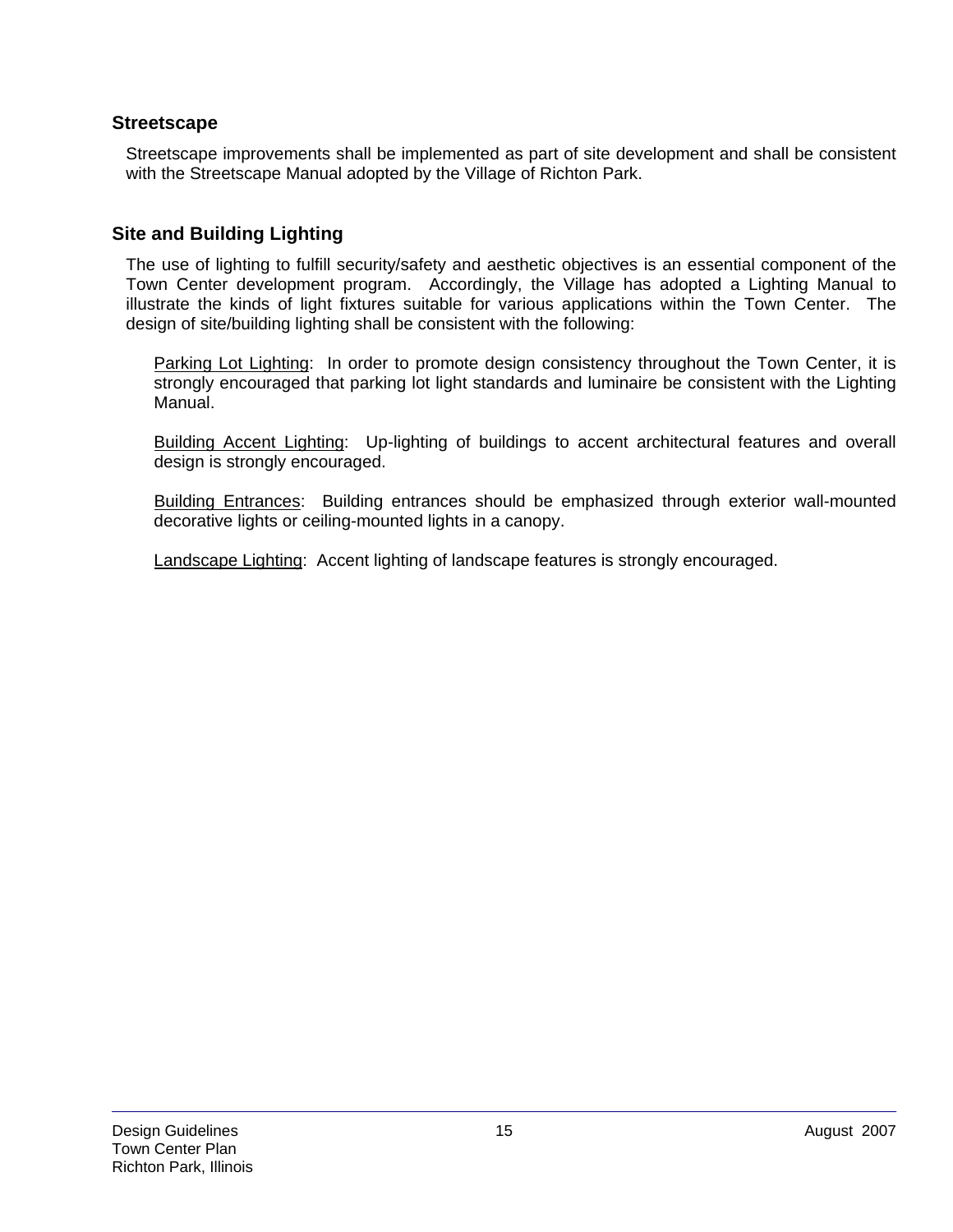# **SINGLE FAMILY, TWO-FAMILY AND ROW HOUSE RESIDENTIAL**

#### **Intent of Guidelines**

The design guidelines for the Single Family, Two-Family and Row House Residential areas have been formulated to promote urban density neighborhoods located within walking distance of the Metra station. The guidelines also seek to reinforce the locational prominence of the Town Center by promoting high-quality architectural design and site improvements.

#### **Building Mass**



Height: Buildings may be up to two & one-half stories or 35 feet in height.

First Floor Elevation: Finished floor elevation should be at least 18" above grade.

*(Left) Appropriate scale of row houses.* 

# **Single Family Lot Sizes**

Corner Lots: 5,000 square feet minimum.

Interior Lots: 4,000 square feet minimum.

# **Two-Family Lot Sizes**

Corner Lots: 8,000 square feet minimum.

Interior Lots: 7,000 square feet minimum.

#### **Row House Lot Sizes**

Ownership of row houses may be either fee simple or condominium. If ownership is fee simple, the minimum lot size shall be 2,500 square feet.

# **Single Family Lot Width**

Corner Lots: 50 feet minimum.

Interior Lots: 35 feet minimum.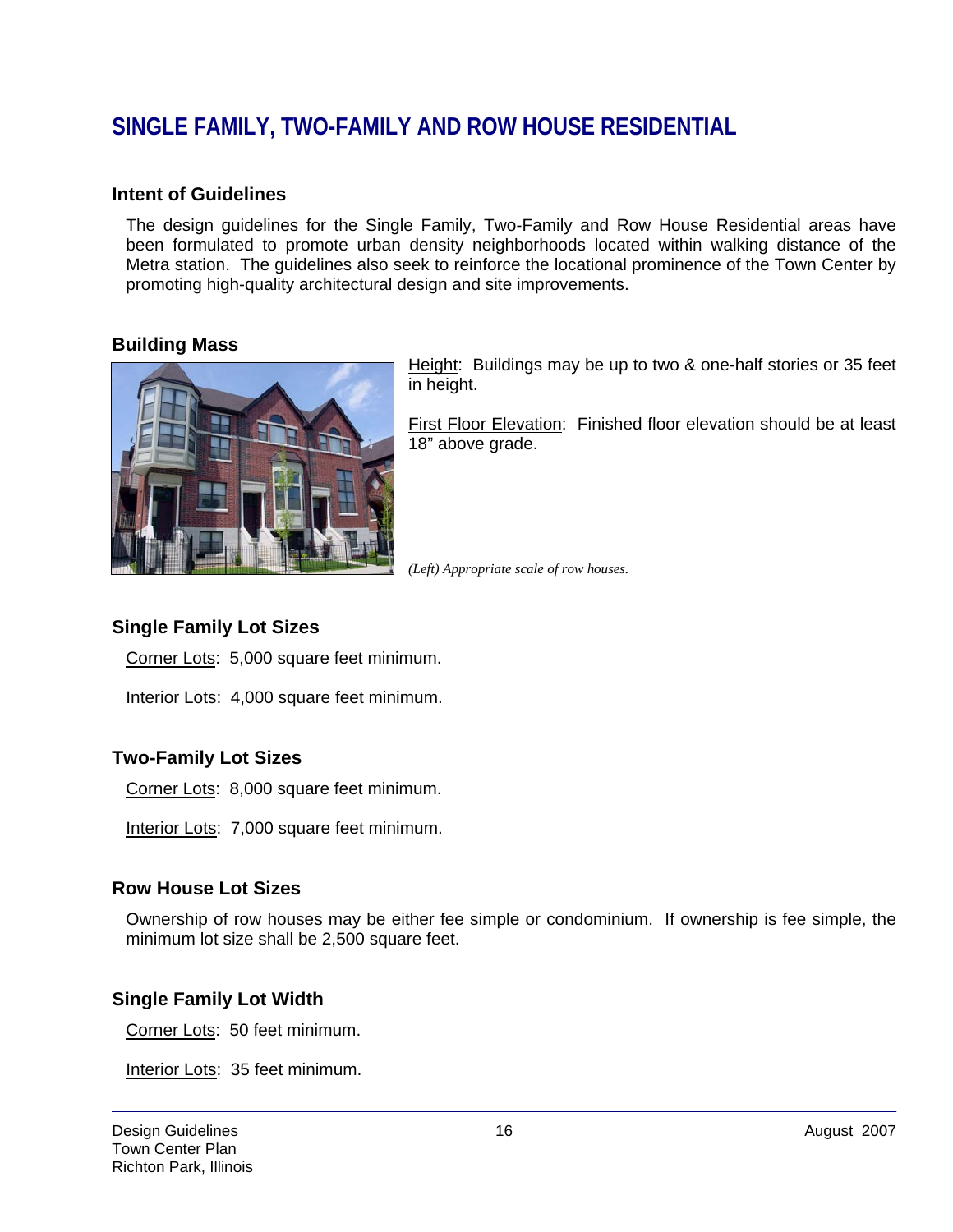# **Two-Family Lot Width**



Corner Lots: 70 feet minimum.

Interior Lots: 60 feet minimum.

*(Left) Two-family design emphasizes the individuality of the units.* 

## **Row House Lot Width**

Corner Lots: 30 feet minimum.

Interior Lots: 20 feet minimum.

# **Building Setbacks**

Front Yard: 20 feet minimum.

Corner Side: 15 feet minimum for single and two family; 10 feet for row houses.

Interior Side: 5 feet minimum.

Rear Yard: 30 feet minimum.

#### **Garage/Driveway Location**

Front Yard: No garage or driveway shall be located in or facing a front yard, except in cases where no alley access is provided.

Corner Side Yard: A garage and/or driveway may be located in or facing a corner side yard whether or not alley access is provided.

Rear Yard: No parking restrictions.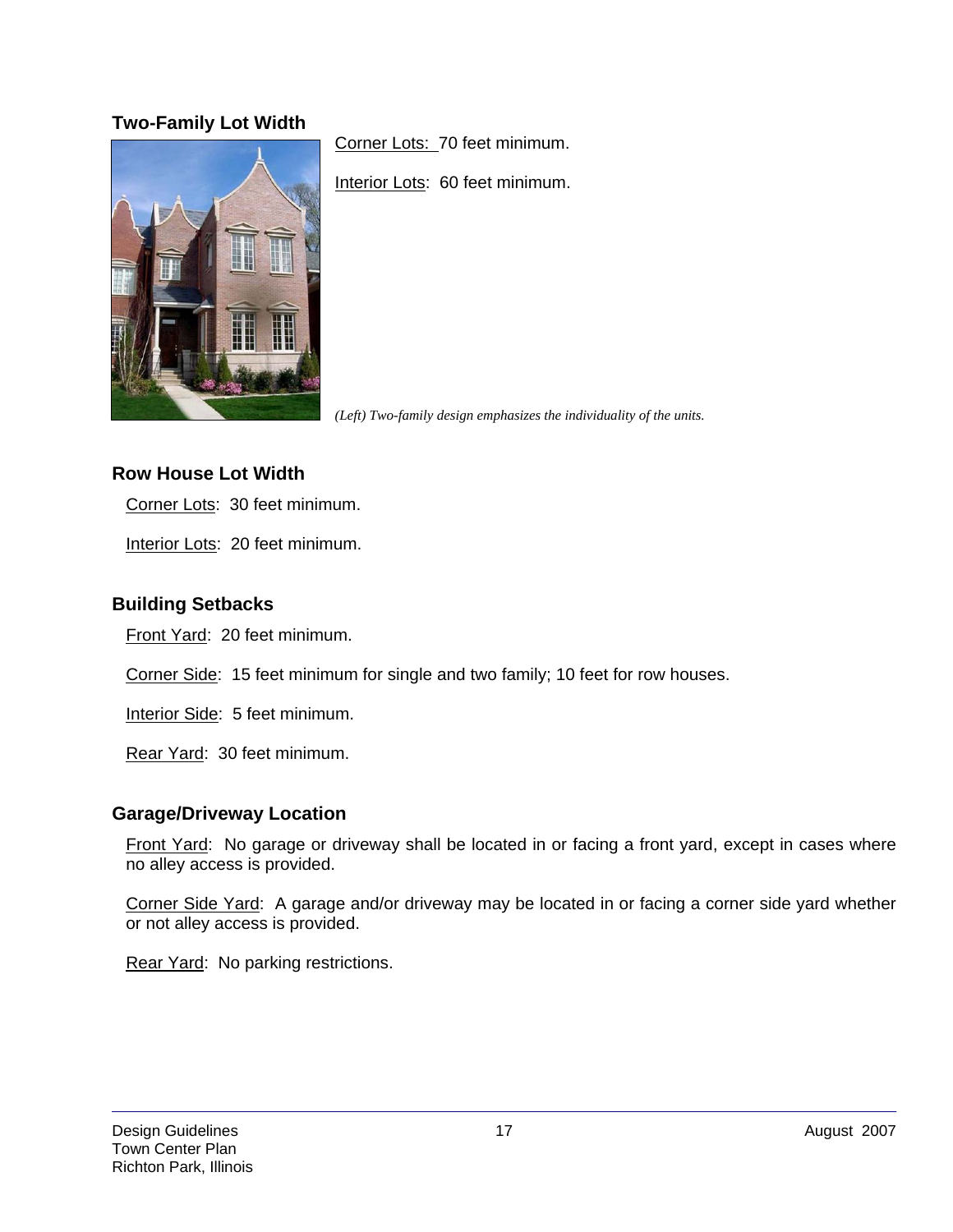## **Roof Design**

Sloping/Flat Roofs: Buildings designed with a sloping roof on all four building elevations is encouraged. Buildings with flat roofs shall include decorative parapet wall designs on all elevations exposed to public view.

Decorative Features: Decorative features such as finials, dormers, roof cresting, or cupolas are encouraged.

Cornices and Friezes: All roof/wall junctions shall incorporate cornice and frieze-board elements.

Mechanicals: All rooftop mechanical devices, including vent pipes, HVAC equipment, and dish antennae larger than 3 meters in diameter shall be screened from view.

#### **Façade Articulation**



Facades exposed to public view should incorporate design elements that create three-dimensional relief along the building wall.

*(Left) Façade incorporates sound fenestration, articulation and doorway treatment in a single family dwelling.* 

#### **Windows**

Fenestration: Windows should be designed to accentuate architectural massing and promote visual balance. Large sections of blank wall shall not occur on any elevation exposed to public view. Groupings of windows in pairs or threes is encouraged. At least 25% of the area of any elevation exposed to public view should be devoted to windows.

#### **Doorways**

Orientation: All buildings should be designed such that the street (front) elevation contains one or more prominent doorway entrances.

Design: All first floor doorways, except for service/fire egress, should be emphasized architecturally through the use of material accents, trim/moldings, transoms, pediments, overhead coverings or porticos.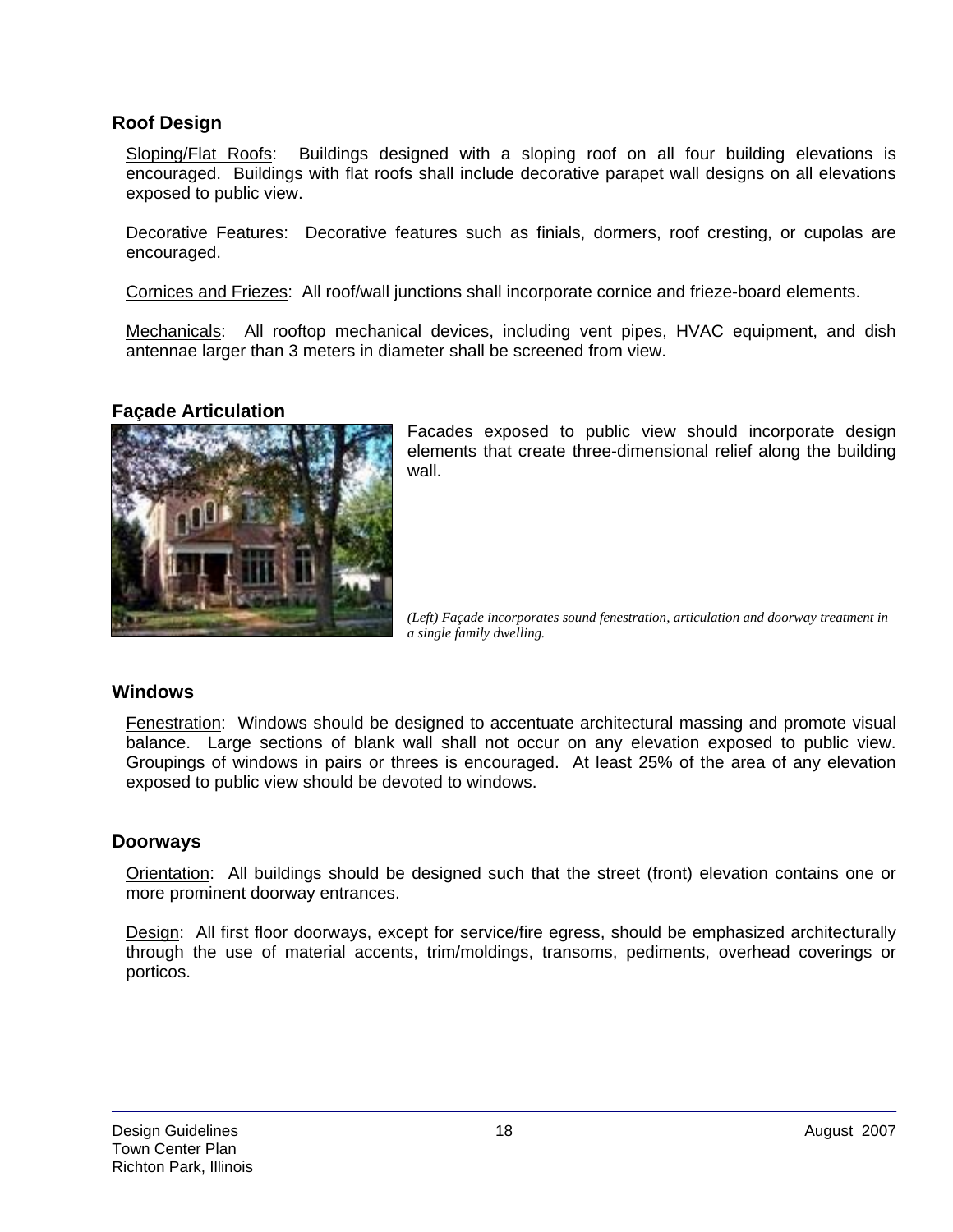#### **Building Materials**



*Mixed materials including brick/limestone walls with painted cedar porch on row house building.* 

Walls: While mix of materials may be used, masonry is strongly encouraged, especially on front and corner side yard elevations. Masonry shall be used on the first floor of all elevations. Wood, vinyl, polystyrene, metal, cement-based siding, and stucco may be used as accents and trim, and as primary wall surfaced on walls not facing a public street. Materials on wall surfaces not facing a public street should be carefully selected to achieve design harmony with the front and corner side yard elevations. Concrete, concrete block, vinyl siding, aluminum siding, and EFIS shall not be used. The use of a contrasting wall material below the finished floor elevation is encouraged.

Doors: Doors on elevations visible to public view shall be decorative and made of wood, metal and/or glass.

Windows: Windows on elevations visible to public view shall be metal or wood frame with decorative cladding of aluminum or vinyl. Glass shall be low-reflective.

Roofs: Roof materials on elevations visible to public view shall be clay tile, slate or synthetic slate, cedar shingles, approved synthetic wood shingles, decorative aluminum or other approved roofing material.

Soffits, Gutters, Fascia: Soffits, gutters, fascia and flashing material shall be heavy gauge aluminum, copper or bronze material in a color compatible with the wall and roof materials.

Walkways: On-site walkways of brick, stone pavers or other more decorative materials are encouraged.

# **Building Color Scheme**

The color scheme for each building shall be carefully considered to achieve a harmonious color composition. Monochromatic schemes are encouraged in neutral colors in the brown-tan-gray range. Stone detailing in white-tan-buff are encouraged as contrasting accents. Strong or vivid colors should be reserved for signage, lighting, canopies and other minor features, if used at all.

# **Streetscape**

Streetscape improvements shall be implemented as part of site development and shall be consistent with the Streetscape Manual adopted by the Village of Richton Park.